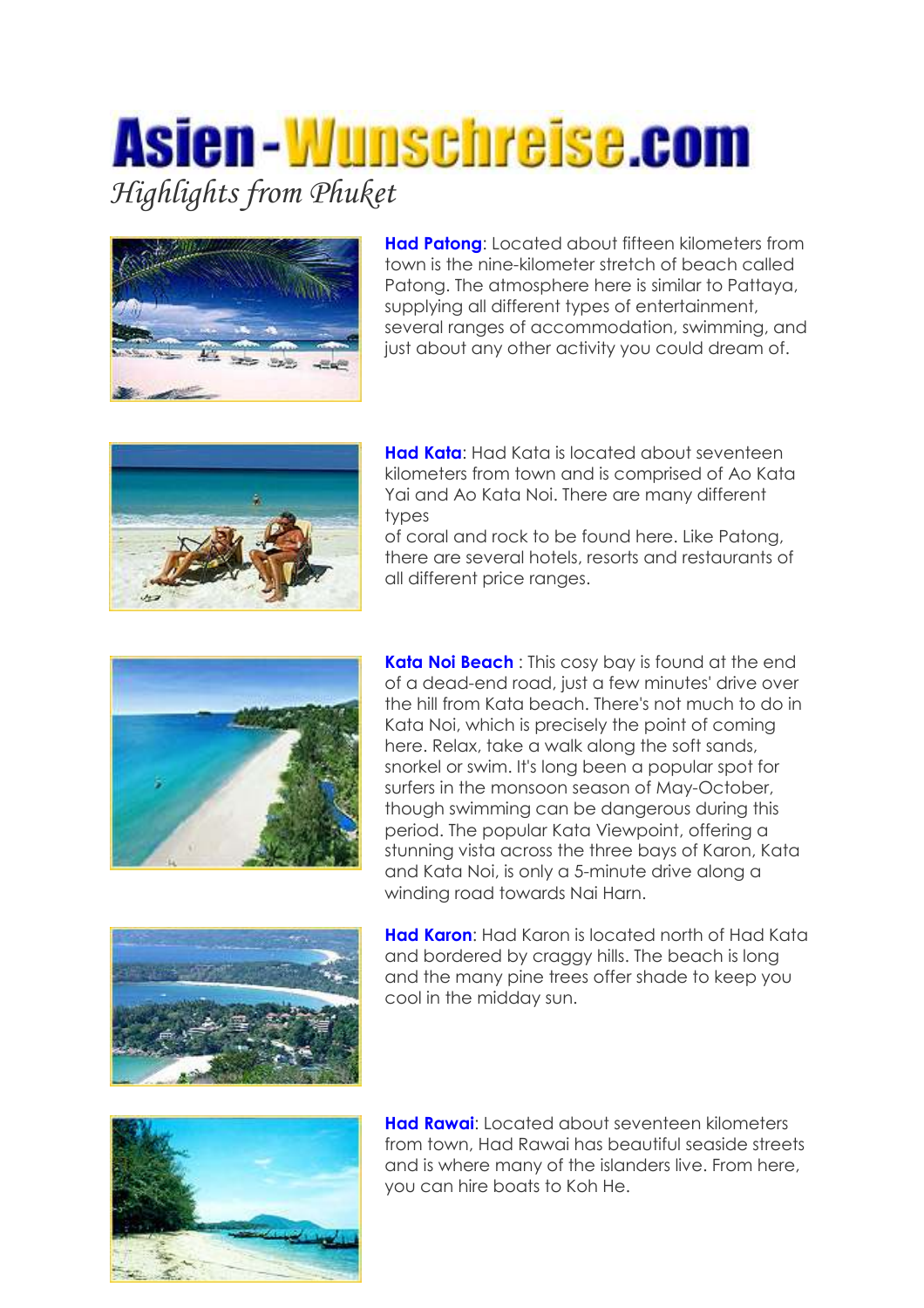

**Laem Phrom Thep**: Laem Phrom Thep is the best spot on the island to see the sunset. Located only two kilometers from Had Rawai, there are several souvenir shops where you can buy gifts for your loved ones.



**Had Naihan**: Had Naihan is next to the Laem Phrom Thep, about eighteen kilometers from town. This is a peaceful area with un-crowded white-sand beaches.



**Had Surin**: Had Surin, located twenty-four kilometers from town, has beautiful beaches and scenery, but swimming is forbidden because of the dangerous rip tides. Many visitors rent boats from here to take them to nearby islands like Koh RachaYai, KohTaphao, and Koh Sire.



**Kamala Beach** : This well-enclosed bay and fishing village surrounded by forested hills is one of the most beautiful beaches in Phuket. Tranquil and calm, the pretty white sands of Kamala beckon most people by day, but if you're seeking more than sunbathing on a perfect beach, there are other options. Hire a long-tail boat and go snorkeling at the north end of the beach, explore the neighbouring beaches of Laem Sing or Surin, or take an island tour



**Bang Tao** : is a study in contrasts, with the luxurious resorts and villas along its 8-kilometre stretch of beach just a few minutes' away from the town of Cherng Talay, where many villagers still make their living as their ancestors did - by fishing, farming and rubber tapping. The northern tip of the beach, so far untouched by development, is still an area where visitors might find that they have the beach to themselves.